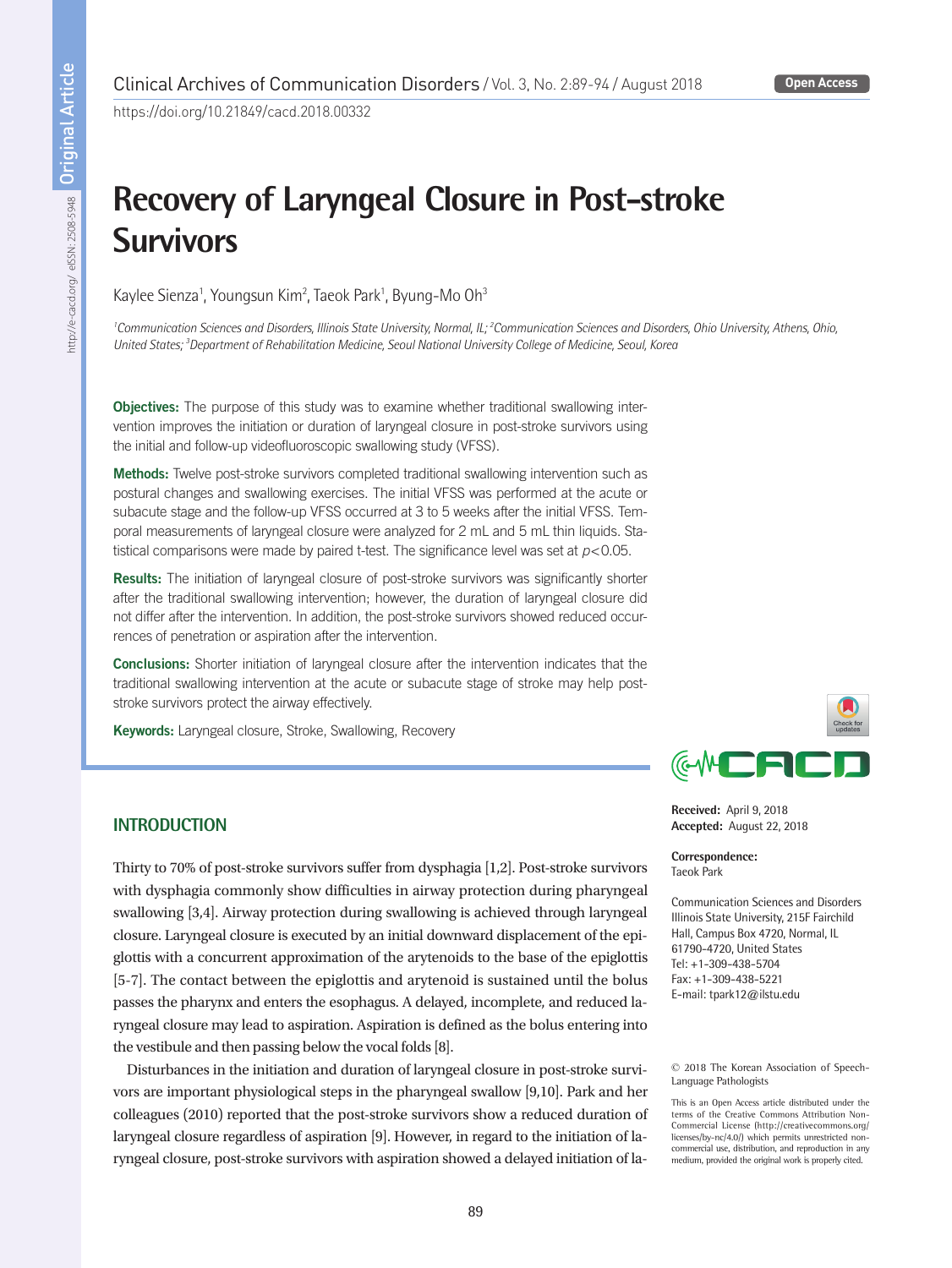ryngeal closure when compared to those without aspiration. Inappropriate initiation and duration of laryngeal closure are likely to place individuals at risk for aspiration during swallowing [9]. Previous studies have focused on temporal characteristics of dysphagic patients after the incidence of stroke using the initial diagnostic examination [10-12]. It is necessary to examine whether swallowing intervention improves initiation or duration of laryngeal closure in post-stroke survivors.

Several investigations have reported the progress of swallowing function for stroke survivors [13-15]. These studies examined the presence of swallowing problems following stroke at the acute stage and at a 1 to 3 months follow-up using clinical observation. They reported that the frequency of aspiration decreased, or the cough response was presented in poststroke survivors who showed silent aspiration in the initial examination. Post-stroke survivors experienced in the most progress in airway protection between 3 and 6 months; however, 40% of severe post-stroke survivors still showed aspiration after 6 months [15-17]. Therefore, it is necessary to examine whether swallowing intervention improves the initiation or duration of laryngeal closure using objective measurements of swallowing in post-stroke survivors. The purpose of this study is to refine the results of previous study using objective methods for the temporal measurements. The purpose of this study was to examine whether traditional swallowing intervention improves the initiation or duration of laryngeal closure in post-stroke survivors using the initial and follow-up videofluoroscopic swallowing study (VFSS).

## **METHODS**

#### **Subjects**

VFSS data was collected at Seoul National University Hospital, Seoul Korea. 113 post-stroke survivors were referred for a VFSS from January 2010 to July 2014. Among these patients, 12 post-stroke survivors (mean age 63.8, 7 males and 5 females) were selected using the following inclusion criteria: (1) no history of previous stroke or other disease that could affect swallowing function, (2) initial VFSS performed during the acute or subacute stage, (3) stroke survivors had traditional swallowing intervention after initial VFSS, and (4) at least one follow-up VFSS performed 3-5 weeks after the initial VFSS. All VFSS were a part of a standardized routine diagnostic examination at Seoul National University Hospital. Stroke diagnoses were provided by neurologists and confirmed by computed tomography (CT) or magnetic resonance imaging (MRI). For the lesion, 6 patients had a unilateral middle cerebral artery (MCA) infarction, 2 patients had a unilateral corona radiata infarction, and 4 patients had unilateral basal ganglia intracerebral hemorrhage. All patients were referred from a physician to participate in the VFSS. The traditional swallowing intervention was conducted with using routine protocol at Seoul National University Hospital and was recommended based on the findings of the initial VFSS [18]. Post-stroke survivors had a 30-minute daily treatment session with a swallowing clinician that included exercises, postural changes, and diet modifications. For instances, the postural changes consisted of a chin down position and exercises included oral motor exercises and tongue strengthening exercises. Diet modification included thickened liquid or puree consistency, and a nutritionist were involved. This study of temporal measurements using videofluoroscopic films was approved by Institutional Review Board (IRB) at Illinois State University, United States and Seoul National University Hospital, South Korea.

## **VFSS**

VFSS was conducted on all post-stroke survivors. Each poststroke survivor was seated upright in a wheelchair or stretcher chair for the examination. The fluoroscopic tube was focused in the lateral plane on the oral cavity (the lips anteriorly to the pharyngeal wall posteriorly) and the nasopharynx (superiorly) to below the upper esophageal sphincter area (inferiorly). Boluses were presented in 2 mL and 5 mL thin liquid. The thin liquid was a mixture of water and barium sulfate powder (35% w/v). Each post-stroke survivor swallowed the bolus after putting the liquid in his/her mouth after the clinician delivered it by spoon. A total of 48 swallows were submitted for analysis for this investigation. Frame-by-frame images were acquired through digital imaging files using a computerbased image processing system equipped with a digital computer frame grabber board (Pegasus HD/SD Board, Grass Valley Inc., Honorine, France) and image processing software (EDIUS 4.5, Grass Valley Inc., Montreal, Quebec, Canada). The X-ray voltage was set at a 40-kV peak, which allowed the soft tissue of the pharynx to be visualized. The initial VFSS was performed during the acute or subacute stage of stroke and the follow-up VFSS was performed 3 to 5 weeks (average 28.4 days) after initial VFSS.

#### **Procedure for temporal measurement**

To accurately analyze the temporal sequence of events, slow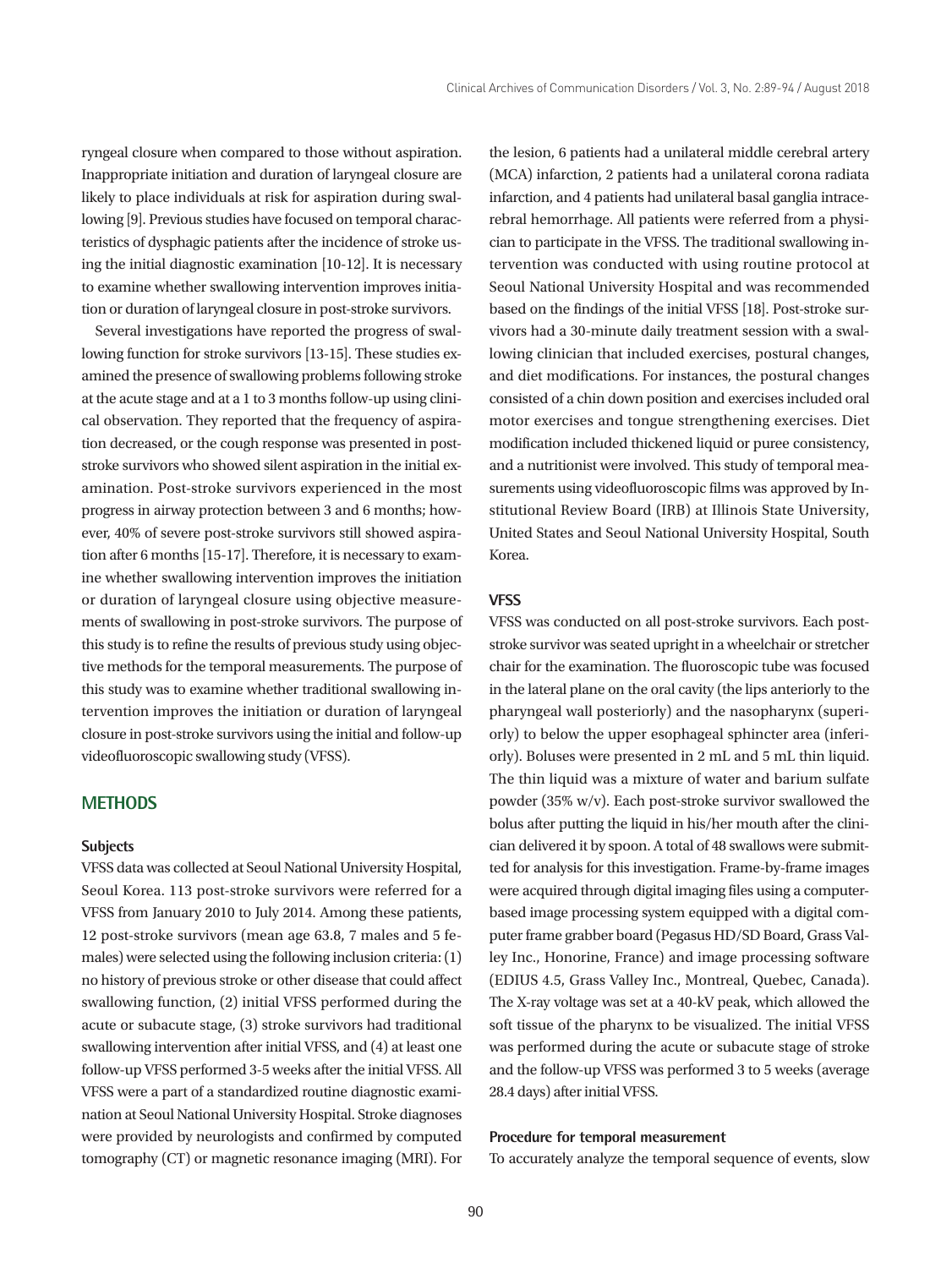

Figure 1. Tracing of a lateral view from videofluoroscopic frame of a swallow study with marked point of temporal measurements. (A) Bolus passes the ramus of mandible, (B) first contact of arytenoids and epiglottis, (C) final contact of arytenoids and epiglottis; Initiation of Laryngeal Closure (ILC): B-A. Laryngeal Closure Duration (LCD): C-B.

motion and frame-by-frame analyses were performed using a 100-ms video timer. Adobe Element 14 (San Jose, CA) was used. First, each liquid swallow was analyzed for the following points of occurrence: (1) bolus passing the ramus of mandible, (2) first contact of arytenoids and epiglottis, and (3) final contact of arytenoids and epiglottis. Second, the times for each of the above-mentioned markers were recorded and used to calculate the two measures of laryngeal closure (Figure 1). Laryngeal closure in this investigation referred to laryngeal vestibule closure rather than true vocal folds closure. However, laryngeal vestibule closure has been and continues to be the accepted and encouraged methodology for analyzing temporal measure of laryngeal closure [19-22]. The occurrence of penetration and aspiration were verified. Aspiration was defined as entry of the bolus below the true vocal folds. As aspiration was identified, the occurrence of cough response was recorded. Penetration was defined as entry of the bolus in the vestibule, but not below the true vocal folds.

#### **Statistical Analysis**

Statistical comparisons between initial and follow-up measurements of laryngeal closure were made by paired t-test. The significance level was set at  $p < 0.05$ .

## **RESULTS**

#### **Reliability**

For interjudge reliability, a second independent judge ana-

lyzed the designated swallows of 3 randomly selected subjects (12 swallows, 25%). The measurements of the principal investigator and second judge were compared using intraclass correlation coefficient. A significant correlation was observed, (ICC =  $0.99$ ,  $p < 0.01$ ). For intrajudge reliability, the principal investigator reanalyzed the same 3 subjects a second time. Intrajudge reliability was also significant (ICC = 0.99, *p*< 0.01).

#### **Occurrence of aspiration and penetration**

Five post-stroke survivors showed silent aspiration in the initial VFSS. Among these, four post-stroke survivors did not show aspiration, and one post-stroke survivor showed silent aspiration in the follow-up VFSS. Five post-stroke survivors showed penetration in initial VFSS. Among these, three poststroke survivors did not show penetration or aspiration and two post-stroke survivors showed penetration in the followup VFSS. Two post-stroke survivors did not show any penetration or aspiration in the initial VFSS and showed penetration in the follow-up VFSS.

## **Initiation of laryngeal closure (ILC)**

The mean of initiation of laryngeal closure in the follow-up VFSS was significantly shorter than the initial VFSS  $(t(28) =$ 2.181,  $p = 0.038$ ). It indicated that post-stroke survivors showed an earlier initiation of laryngeal closure after the traditional swallowing intervention. The mean of the initiation of laryngeal closure in the initial VFSS was 0.80 seconds and the standard deviation was 0.76 (Figure 2). In the follow-up VFSS,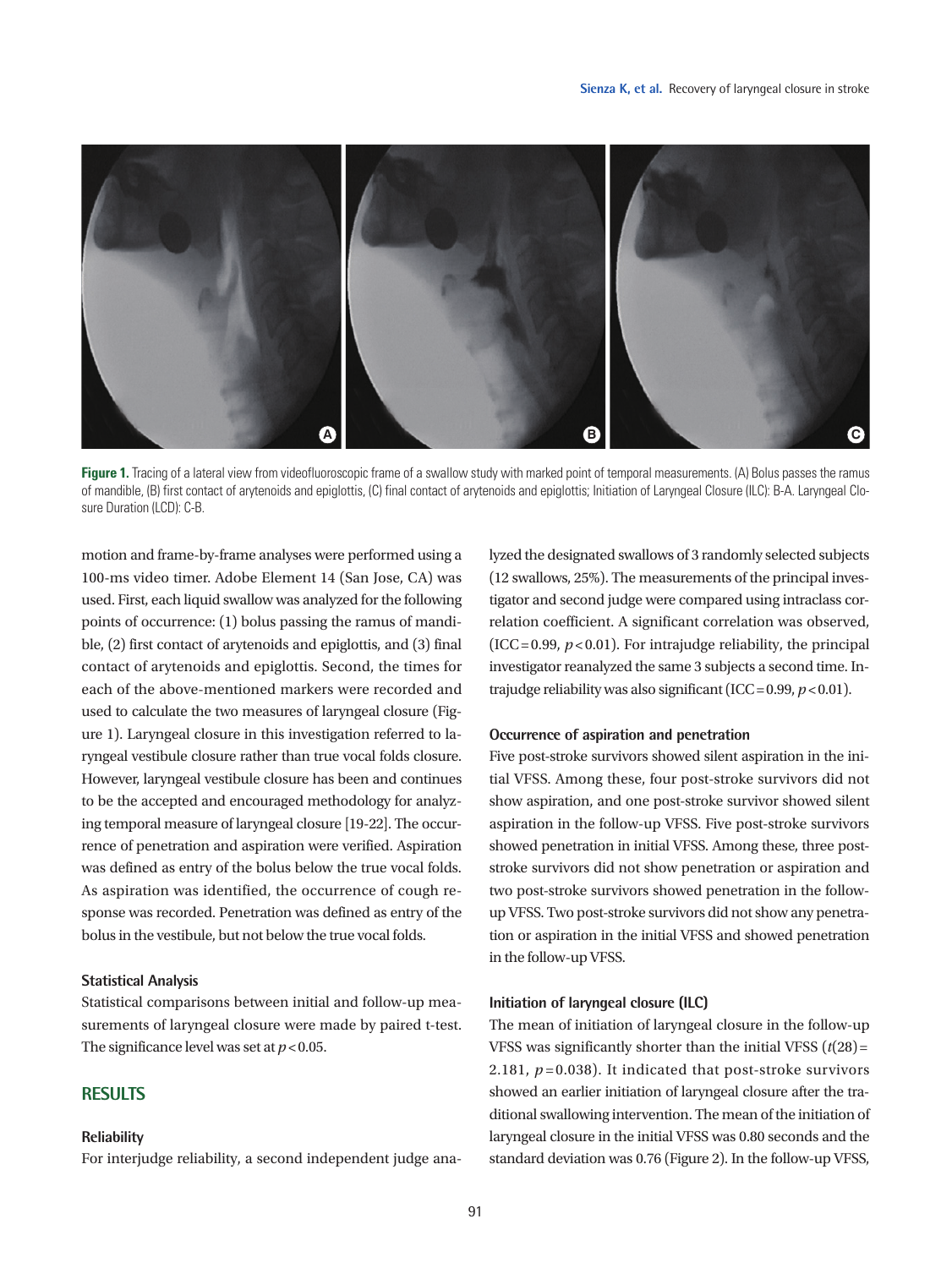

**Figure 2.** Means and 95% confidence interval of ILC for initial and followup VFSS.

the mean was 0.53 seconds and the standard deviation was 0.31 (Figure 2).

#### **Laryngeal Closure Duration (LCD)**

LCD was not significantly different between the initial and follow-up VFSS  $(t(32) = -1.716, p = 0.096)$ .

The mean of laryngeal closure duration in the initial VFSS was 0.48 seconds and the standard deviation was 0.14. In the follow-up VFSS, the mean of the laryngeal closure duration was 0.51 seconds and the standard deviation was 0.12 (Figure 3).

### **DISCUSSION**

The purpose of this study was to examine the improvement of laryngeal closure in post-stroke survivors after traditional swallowing intervention. The most significant finding was that there was a significantly shorter initiation of laryngeal closure in post-stroke survivors after the traditional swallowing intervention when compared to the initial VFSS. The findings of initiation of laryngeal closure (ILC) may indicate that traditional swallowing intervention helps post-stroke survivors better protect their airway. This improvement may be related to sensory receptor responses in the oropharynx that aid in laryngeal closure. Shorter ILC involves quickly detecting the passing bolus in the anterior facial pillar of the oral cavity which helps initial hyolaryngeal excursion, and subsequently laryngeal closure. Additionally, the initiation of laryngeal closure in this study clearly improved in the small volume of liquid. The mean ILC of 2 mL thin liquid in the initial VFSS was 0.92 seconds, but the mean ILC of 2 mL thin liquid after inter-



**Figure 3.** Means and 95% confidence interval of LCD for initial and followup VFSS.

vention was 0.46 seconds. This may indicate that the poststroke survivors may be highly sensitive to a small volume of liquid during the swallow. The initiation of airway protection will represent the recovery in sensory receptors in the oropharynx and brain.

Short initiation of laryngeal closure in post-stroke survivors occurs earlier after swallowing intervention. Shorter ILC in post-stroke survivors may reduce a risk of penetration and aspiration before and during the swallow. If the larynx closes quickly before the bolus reaches the larynx during swallowing, the bolus is less likely to enter the vulnerable airway. Four post-stroke survivors in this study showed no aspiration and three post-stroke survivors showed either aspiration or penetration in the follow-up VFSS. Four post-stroke survivors with silent aspiration in the initial VFSS did not show aspiration after intervention. This finding is similar to the results of previous studies. Terre and Mearin (2006) reported that penetration and aspiration in post-stroke survivors reduced from the baseline and follow-up after one month of intervention [16]. The post-stroke survivors with silent aspiration were reduced from 35% to 27% when comparing the first examination with an examination that followed one month later. Additionally, Seo et al. (2011) reported that the post-stroke survivors, who showed aspiration at the initial VFSS but not at the follow-up VFSS, showed improvement of epiglottis movement involving the contact between the arytenoids and epiglottis in order to close the larynx which prevents aspiration [18].

The effects of traditional swallowing intervention in poststroke survivors showed promising results in this study. The traditional swallowing intervention of this study included diet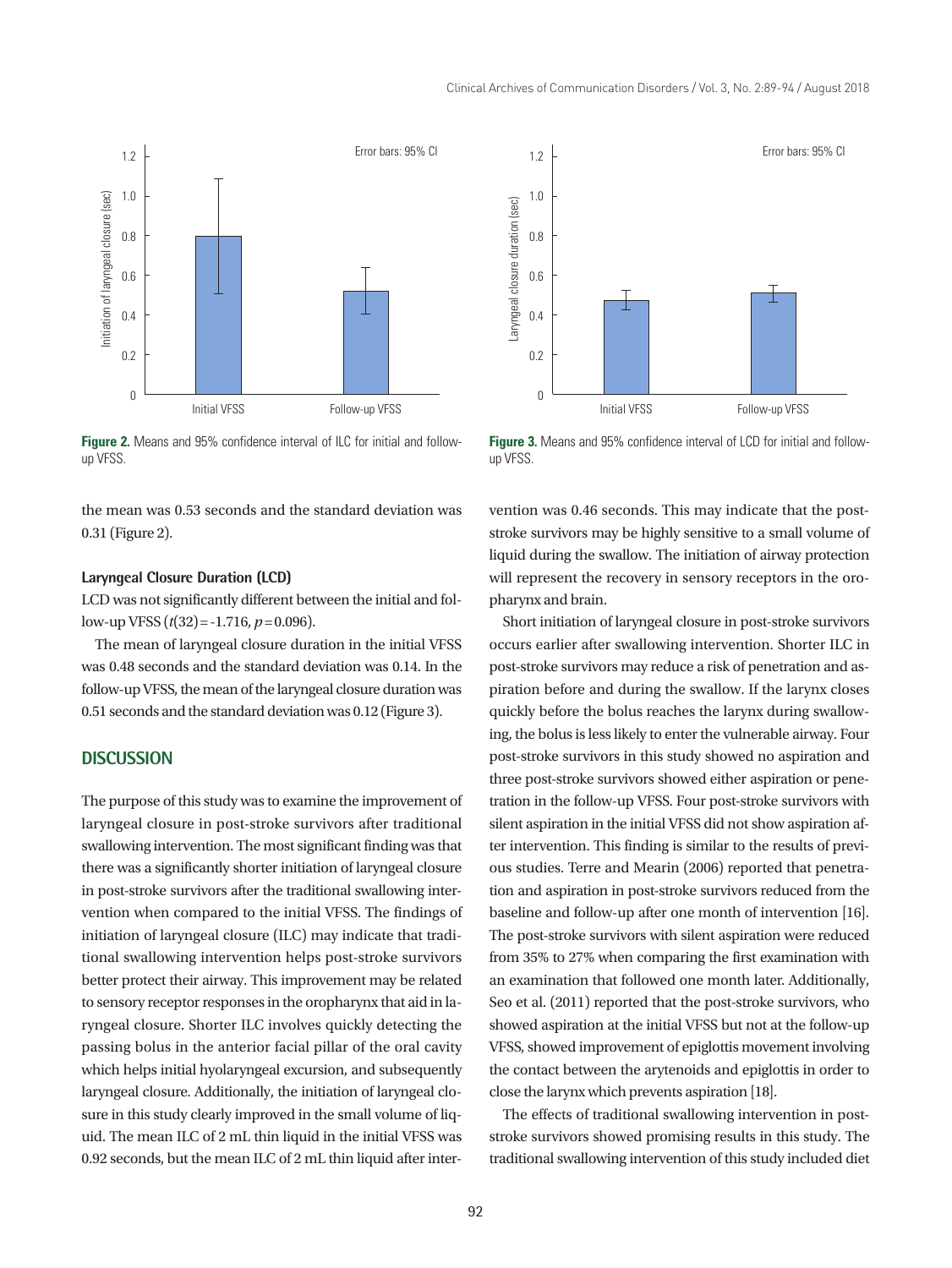modifications, postural changes, thermal stimulations, and swallowing exercises. The positive effects of these strategies have been reported. For swallowing exercises, Robbins et al. (2007) reported that there are temporal characteristics in poststroke survivors after 8-week lingual exercises. Results indicated that the pharyngeal response duration and oral transit duration improved after 8 weeks of lingual exercises in poststroke survivors with dysphagia [23]. Post-stroke survivors with thickened liquids and postural changes such as chin down showed a reduced frequency of aspiration [24,25]. The chin down posture helps increase stability during the duration of the laryngeal closure [26]. Thermal stimulation significantly reduced the duration of stage transition (DST) and total swallow duration (TSD) in post-stroke survivors [27]. Reduced duration of stage transition indicates that as the bolus enters into the pharynx, hyolaryngeal excursion, which results in laryngeal closure, quickly occurs. The findings of this study provide additional evidence to support the effectiveness of traditional swallowing intervention on the initiation of laryngeal closure.

This study revealed that the duration of laryngeal closure was slightly prolonged in the follow-up study, although the change of laryngeal closure duration was not significant. In addition, the laryngeal closure duration in this study for both the initial and follow-up VFSS did not reach the range of normal older individuals (0.59 seconds) [9]. Three to five weeks of swallowing intervention may not be long enough to show improvement of laryngeal closure duration. It is necessary to follow up the laryngeal closure duration after more than one month of intervention to expect improvement.

Neuroplasticity is the brain's ability to adjust or compensate for lesions to certain areas that result in deficits [28,29]. If dysphagia is a result of a stroke lesion to the brain, other areas of the patient's brain may compensate for the affected area to produce a normal swallow. Hussain, Woolfrey, Massey, Geddes, & Cox (1996) reported that in post-stroke survivors whose swallowing did not improve two weeks after the onset of their stroke, would improve at a mean of 69 days following the stroke based on neuroplasticity [30]. Taking neuroplasticity into consideration, the laryngeal closure duration may still be in the process of change in these stroke survivors. It is possible that the recovery of laryngeal closure duration takes more than one month. In addition, this study suggests that the initiation of laryngeal closure is recovered earlier than the duration of laryngeal closure. Further research may investigate to integrate the temporal characteristics of airway protection

and brain recovery in post-stroke survivors.

This investigation has several limitations including the small sample size, uncontrolled lesion location and size of the stroke, and a short-term follow-up. In addition, we should be careful to interpret the outcomes of this study. Post-stroke survivors in this study had a period of spontaneous recovery. It is unknown whether early intervention will facilitate effective swallowing intervention. It is necessary to have a control group to understand how swallowing recovers in these populations. An investigation on comparative effectiveness of swallowing intervention strategies to improve laryngeal closure is suggested. Future studies with large numbers of patients are warranted, with longitudinal observation using more temporal and biomechanical measurements and clinical observation.

## **CONCLUSIONS**

This study reported improvement of airway protection after traditional swallowing intervention in post-stroke survivors. The post-stroke survivors initiated the laryngeal closure quicker after swallowing intervention. The findings of this investigation support the effectiveness of the swallowing intervention using temporal measurements of laryngeal closure. In addition, this study suggested the use of temporal measurement of laryngeal closure as a tool for clinicians to evaluate progress during intervention.

## **REFERENCES**

- 1. Kidd D, Lawson J, Nesbitt R. Aspiration in acute stroke: a clinical study with videofluoroscopy. QJM: An International Journal of Medicine. 1993;86:825-829.
- 2. Daniels SK, Brailey K, Priestly DH. Aspiration in patients with acute stroke. Archives of Physical Medicine and Rehabilitation. 1998;79:14-19.
- 3. Alberts MK, Horner J, Gray L, Brazer SR. Aspiration after stroke: lesion analysis by brain MRI. Dysphagia. 1992;7:170-173.
- 4. Kendall KA, Leonard RJ. Bolus transit and airway protection coordination in older dysphagic patients. Laryngoscope. 2001;111: 2017-2021.
- 5. Garon BR, Huang Z, Hommeryer M, Eckmann D, Stern GA, Ormiston C. Abnormal epiglottic movement patterns. Dysphagia. 2002;17:57-68.
- 6. Perlman AL, Booth BM, Grayhack JP. Videofluoroscopic predictors of aspiration in patients with oropharyngeal dysphagia. Dysphagia. 1994;9:90-95.
- 7. Han H, Shin G, Jun A, Park T, Ko D, Choi E, et al. The relation be-